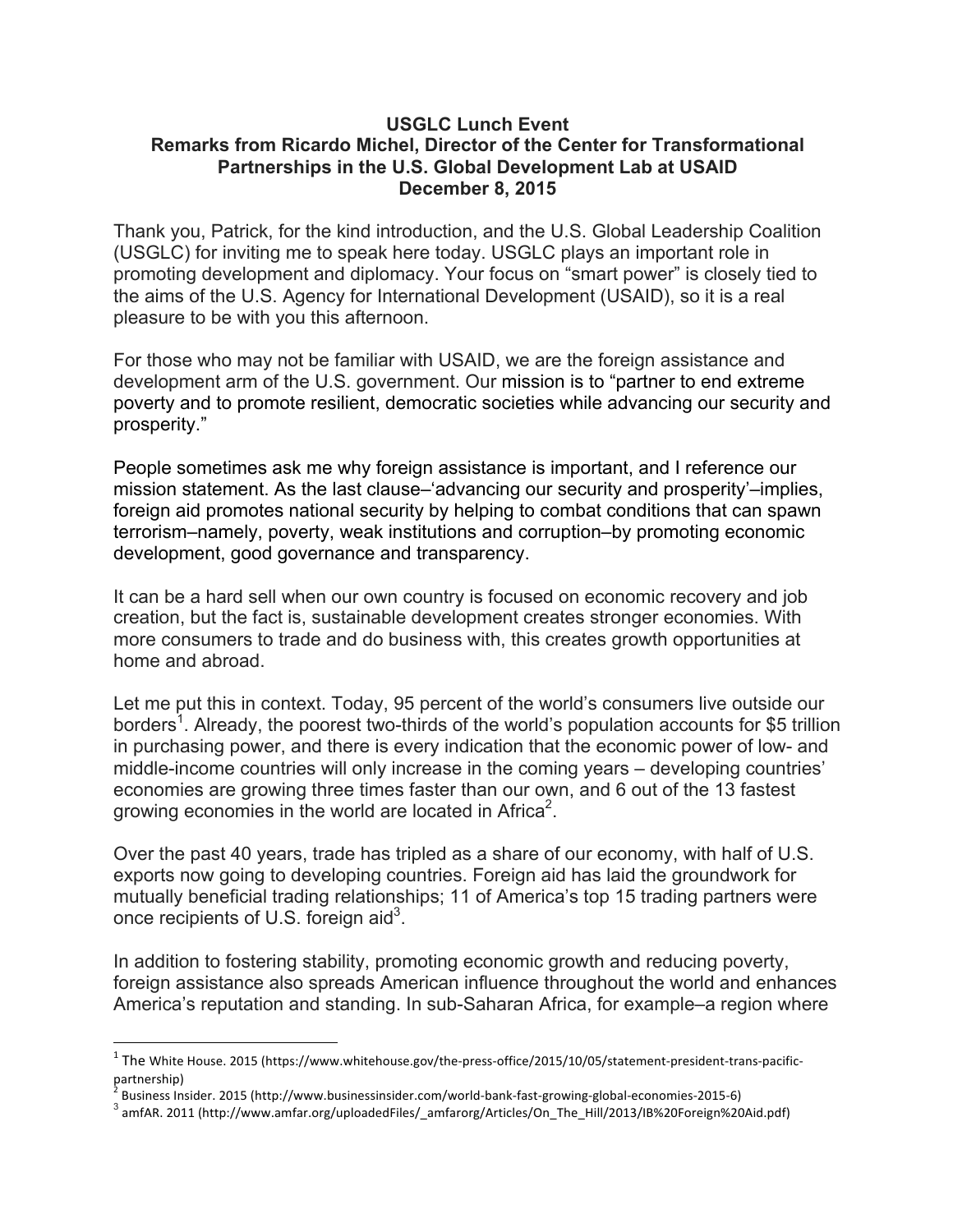national economies are rapidly growing and where U.S. health assistance is focused– more than 70 percent of countries surveyed by PEW earlier this year have a favorable opinion of the  $US<sup>4</sup>$ .

And yet, less than 1 percent of the \$4 trillion federal budget goes to foreign aid. This is a fact that few people know. And fewer still realize the benefits to Americans and American companies that stem from foreign aid.

Here in Tennessee, over \$33 billion in goods and services was exported to foreign markets in 2014, and trade supports more than 22 percent of jobs–that's 830,000 local job $\mathsf{s}^5$ .

We believe that effective development directly improves the lives of people around the world and here at home, and it contributes to a thriving international economy that serves our shared interests.

The question is, how can it be done most effectively to deliver results?

It's a question we're still answering, but USAID has a long legacy of developing and implementing innovative breakthroughs to improve lives and livelihoods, and we continue to make significant progress.

Since 1990, the number of people living in extreme poverty–meaning below \$1.25 a day–has fallen by half. And we've set an audacious target to end extreme poverty by 2030. We believe this is possible, and we have the tools and technologies today to achieve this goal. But, I would argue that reaching the remaining 1.2 billion people still living in extreme poverty will be harder to reach. And we won't get there alone, or by continuing with "business as usual."

About a year and a half ago, we launched the U.S. Global Development Lab (the Lab) with a twofold mission: to bring together diverse partners to discover, test and scale breakthrough solutions, and to transform the development enterprise by harnessing the human capital, skills and resources of our partners for deeper and more sustainable impact.

At the core of the Lab's work is a commitment to the use of science, technology, innovation and partnership to achieve the Agency's goals.

This means casting a wide net to capture the best ideas, wherever they may come from; using hard evidence to test those innovations, and find the ones that are proven to make a difference; and making a concerted effort to scale those across our missions and our network of partners to improve the lives of millions.

<sup>&</sup>lt;sup>4</sup> Pew Global. 2015 (http://www.pewglobal.org/files/2015/06/Balance-of-Power-Report-FINAL-June-23-20151.pdf)<br><sup>5</sup> USGLC. 2014 (http://www.usglc.org/tennessee/facts-figures/)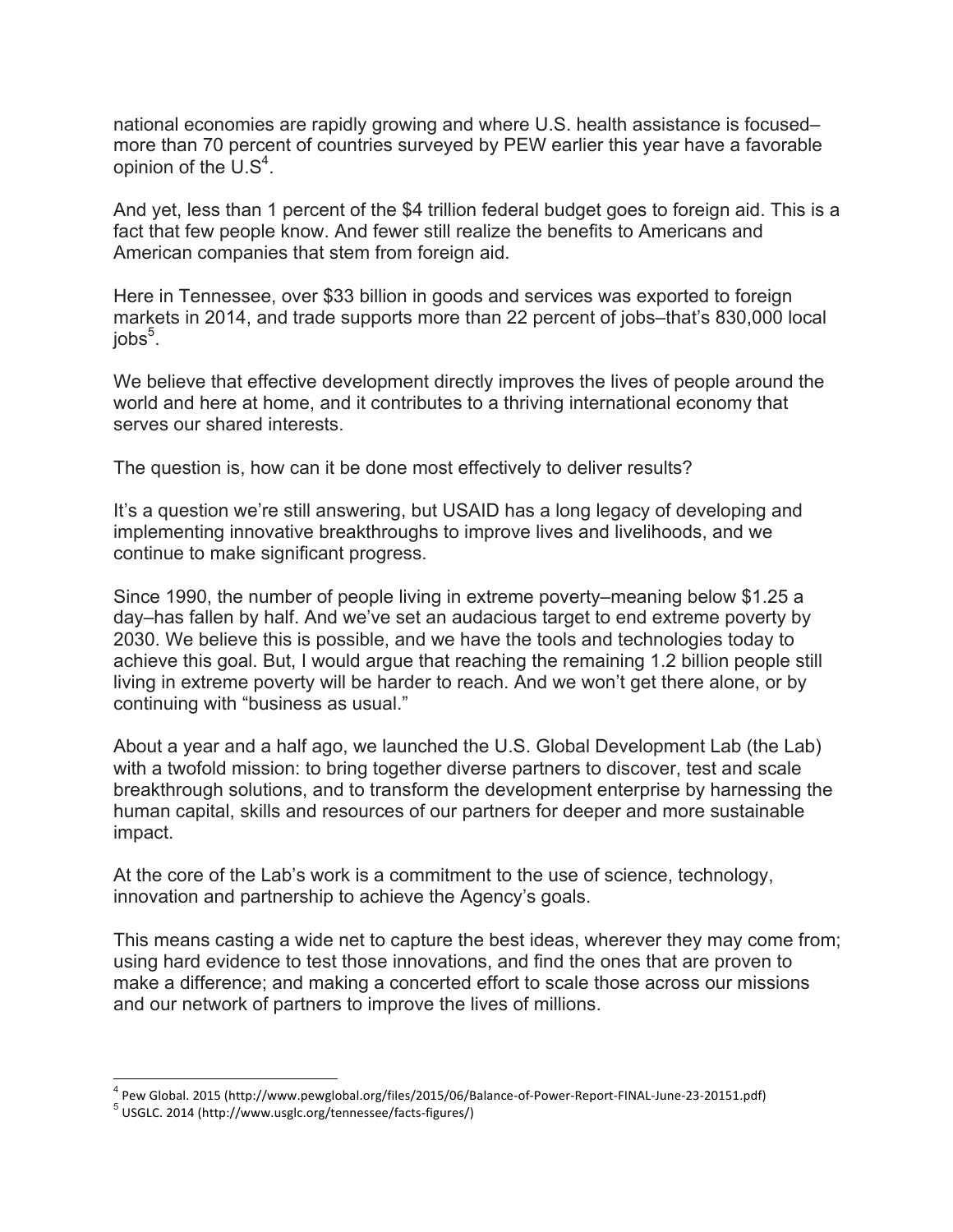Overall, USAID is pursuing a new model of development focused on partnering with a diverse array of partners to create innovative, cost-effective, and results-oriented development solutions. And we believe the private sector has a unique and growing role to play in global problem-solving, particularly when efforts are linked to a shared value approach or inclusive business approach which engages the bottom-of-the-pyramid markets as suppliers and producers in their value chains.

USAID was one of the first development agencies to embed public-private partnerships into its foreign assistance model. While private sector engagement has always been a part of USAID's strategy, we truly integrated these partnerships in 2001 with the development of the Global Development Alliance (GDA). Since the launch of the GDA 15 years ago, USAID has executed more than 1,500 public-private partnerships with more than 3,500 partners, leveraging over \$20 billion.

So, through this journey, we've learned a lot about what makes partnerships effective. We know from experience that our most impactful partnerships with the private sector are those which clearly align commercial interests with development objectives; tap into companies' core capabilities; and employ models that are cost-effective, scalable, and sustainable in the long-term without the need for ongoing U.S. government assistance.

USAID's approach to private sector partnerships is informed by the changing context of the global development sector. In the 1960s, when USAID was formed, public capital accounted for 71 percent of financial flows to the developing world. Today, it stands at only 9 percent. Ninety one percent of financial flows from the United States to the developing world are now from private sources<sup>6</sup>, so we know that working with the private sector is not a luxury; it's a necessity.

While intersections between the private sector and international development are not exactly new, what those intersections look like has changed a great deal for USAID as the development landscape has shifted.

- USAID was established with a well-defined private sector development strategy in the early 1960s, focused on creating the conditions that businesses need to thrive. While this is still an important part of USAID's engagement strategy, we knew we also had to think about the potential of business to contribute to progress across a full range of issues we care about.
- With the launch of the GDA, we were able to tap into business capabilities to not only address economic growth, but to problem solve on issues ranging from education and health to agriculture and economic growth. The formation of the GDA was groundbreaking in that it allowed for a mechanism to systematically implement public-private partnerships in a number of sectors, and co-create solutions with the private sector.
- GDAs allow USAID to truly engage the private sector as a full partner, sharing risks, responsibilities and rewards, and further increase the long-term sustainability of development activities.

 $^6$  CSIS Executive Council on Development. 2013 (http://csis.org/files/publication/130304\_Nesseth\_DevCouncilReport\_Web.pdf)